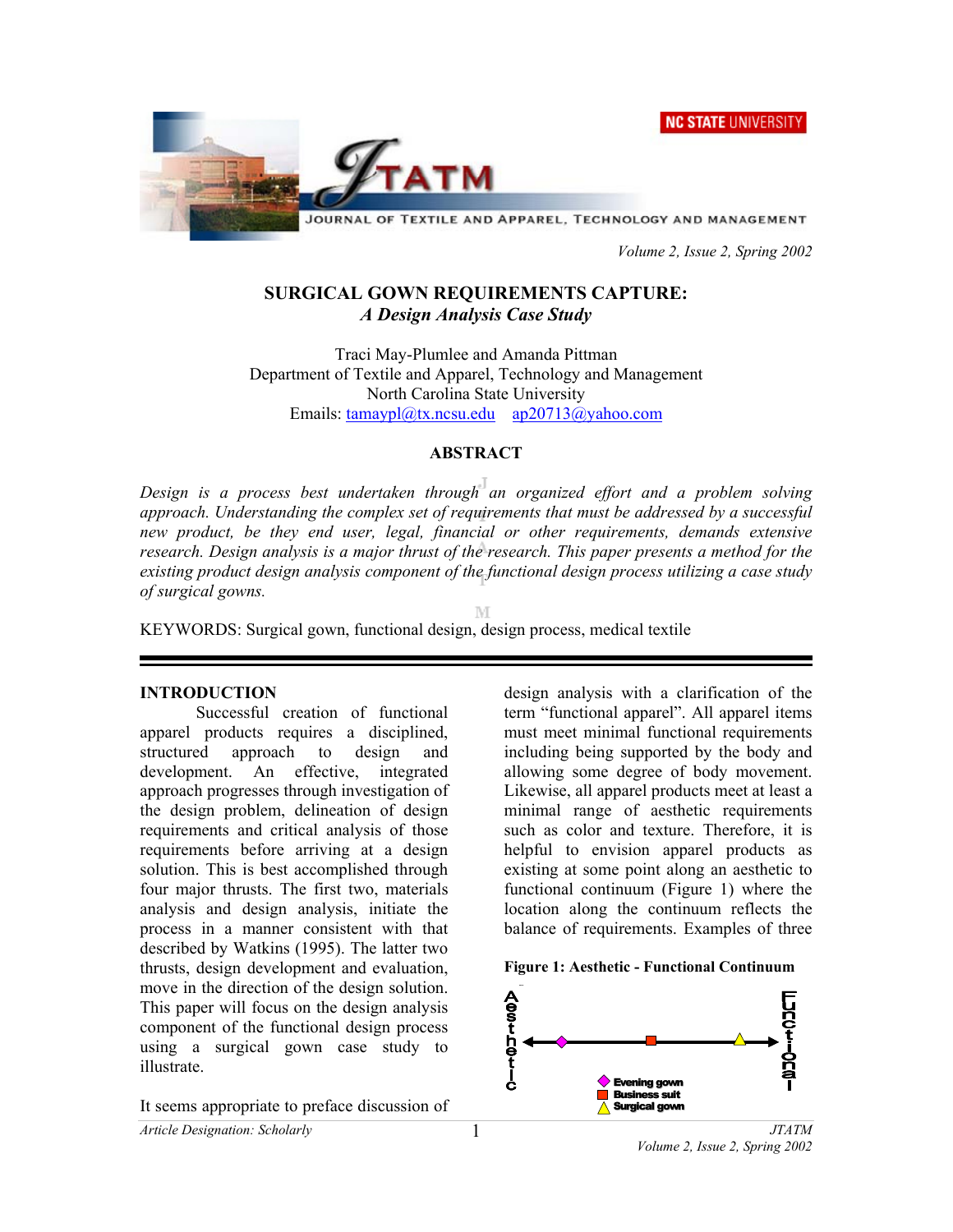common products clarify the continuum. Note that those items considered to be functional apparel, such as a surgical gown, have requirements dominated by performance needs and are located near the functional end of the continuum.

#### **FUNCTIONAL APPAREL**

Creating a functional apparel product that addresses all relevant requirements is a complicated undertaking that necessitates objectifying the design process (Orlando, 1979). Orlando's process was also utilized successfully by Tan, Crown and Capjack (1998) in developing functional apparel. A similar process was described by Rosenblad-Wallin (1985). Watkins (1995) described the stages in a functional design process a little differently. Unlike the other methods, Watkins' approach emphasized analysis as the initial stage of the design process. Initiating the design process via analysis allows for effective requirements capture and comprehensive understanding of the design problem, in turn providing a strong foundation for functional apparel design.

## **THE CASE OF SURGICAL GOWNS**

#### *MEDICAL TEXTILES*

In August 2001, it was estimated that sales of medical textiles equaled approximately seven billion dollars (Lickfield, 2001). The market has gotten its biggest boost from advancements in nonwovens. Kimberly-Clark has leveraged their nonwoven technologies, such as Spunbond Meltblown Spunbond technology, capture 30% of the market in 2001. Du Pont holds the second position with its Sontara non-bond spunlace nonwoven composed of short staple fibers (Lickfield, 2001). Even so, sales of medical textiles are not meeting market potential (Table 1). This represents an opportunity for new medical textile products.

|                  | <b>Potential</b><br><b>Market</b> | Actual<br><b>Market</b> |
|------------------|-----------------------------------|-------------------------|
| North<br>America | \$3.4 Billion                     | \$1.3 Billion           |
| Europe           | \$3.9 Billion                     | \$1.3 Billion           |
| 3rd World        | \$3.9 Billion                     | \$260 Million           |

## **Table 1: Medical Textile Market**

## *SURGICAL GOWN BACKGROUND*

In the early 1900s the first surgical gowns were introduced as 2 sterilized pieces of lightweight fabric (Belkin, 1998). These garments reached the floor and had elbow length sleeves. They were worn with neither gloves nor masks. In the 1920s, gowns began to be constructed of muslin, which was viewed as a barrier material. In 1939, concerns were raised about the evident fluid penetration with muslin. So, rubber was applied to increase the barrier and sleeves were extended to  $\frac{3}{4}$  length. Although protective, such gowns were considered uncomfortable (Belkin, 1993).

#### **Figure 2: Modern Surgical Apparel**



 $\overline{A}$ Ŧ

A. m

M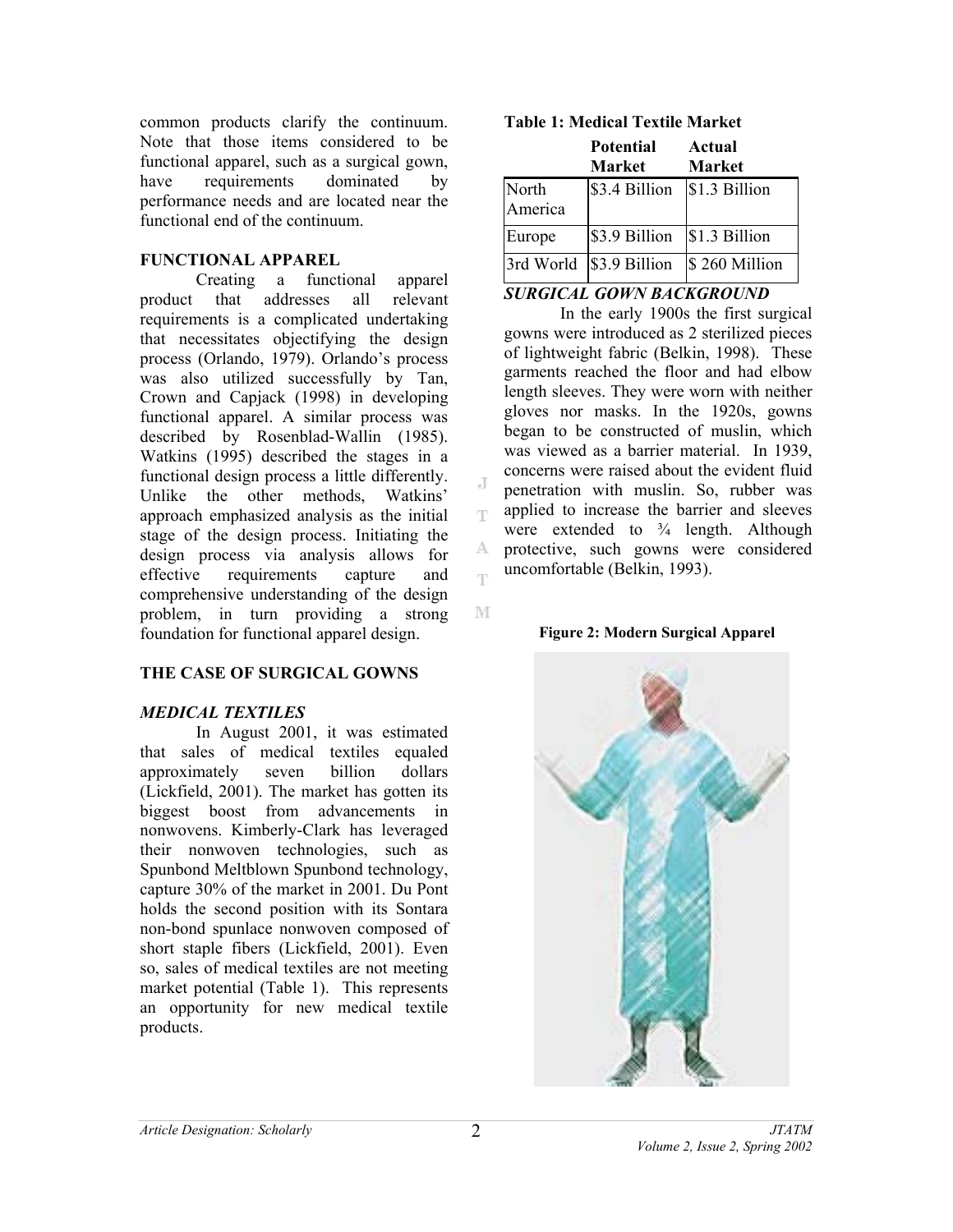During the 1950's, not only were surgical gown fabrications evaluated, new designs were explored. The notion that patients were a threat to surgeons, along with development of innovative fabrics, drove evolution in gown design. Nonwovens were introduced in different grades and weights leading to development of a range of gown types for different levels of protection (Lickfield, 2001). Today, different gowns are designed to handle different surgeries. The cost of gowns varies with the amount of protection afforded. To perform a surgery with several risks and a high blood count, a higher barrier, and frequently reusable, gown will be chosen. For less risky surgeries, a lower barrier disposable gown is used (Stanley, 1994). Disposable gowns offer benefits in that hospitals can dispose of the contaminated textiles quickly, they reduce laundry costs, and they can be donned and doffed quickly in locations such as Emergency Rooms (Lickfield, 2001). Nonwoven disposables are not as heavy as reusables, and are in turn cooler (Stanley, 1994).

In 1991, the Occupational Safety & Health Administration (OSHA) implemented the Final Rule requiring that all health care workers be protected from blood born pathogens at the expense of the medical facility (Lickfield, 2001). Though protection is of critical importance, surgeons are still unwilling to sacrifice comfort and fit (Belkin, 1993; Stanley, 1994). Gowns of proper fit more effectively repel dangerous infections and fluids providing improved protection for both medical personnel and the patient (Stanley, 1994).

## *PERFORMANCE REQUIREMENTS*

Surgical gowns are worn by doctors and nurses in the operating theater to address a dual function of preventing transfer of microorganisms and body fluids from the operating staff to the patient, and also from patient to staff (Slater, 1998). Many of the performance requirements for surgical gowns are well documented.

Surgical gowns must repel diseases and infections yet provide adequate freedom to move. They must allow necessary mobility without rubbing and chafing, and must resist tearing and linting. They must fit closely but not restrict movement. Since there is generally excess fabric, the gowns must withstand constant pulls on the fabric during routine movements. These gowns must be designed to fit a diversity of body shapes and sizes with a limited range of sizes as hospitals will only stock limited quantities (du Pont, 2001). The gowns must control the bacteria released into the theater and aid in maintaining the sterile zone required for patient safety. They must provide for easy donning and doffing without contamination, yet not have openings where the barrier might be breached. Gowns must be durable enough to last the intended useful life of the garment, be that single or multi-use. They should repel fluids but ventilate the surgeons extreme body heat (Belkin, 1993). And all of this must be accomplished in a costeffective manner (Love, 1987; Slater, 1998; **M** Zerrath, 1987).

Since 2/3 of the production cost for surgical gowns is in the fabric, effective fabric utilization is essential. And, like other apparel segments, garment production costs must be carefully controlled.

## *DESIGN ANALYSIS*

Design analysis involves study of the end use, and of existing products. Although the literature clarifies many of the performance requirements, the strengths and limitations of existing products must also be understood in order to create superior, or even revolutionary, new products. Design analysis provides an understanding of existing products. Four strategies are employed in analyzing existing garment designs: structural analysis, sizing analysis, fabric utilization assessment and fit evaluation.

Design analysis included thirteen disposable gowns and two reusable gowns (Figure 3). The reusable gowns were

 $\mathbb T$ 

Ŧ

A egs.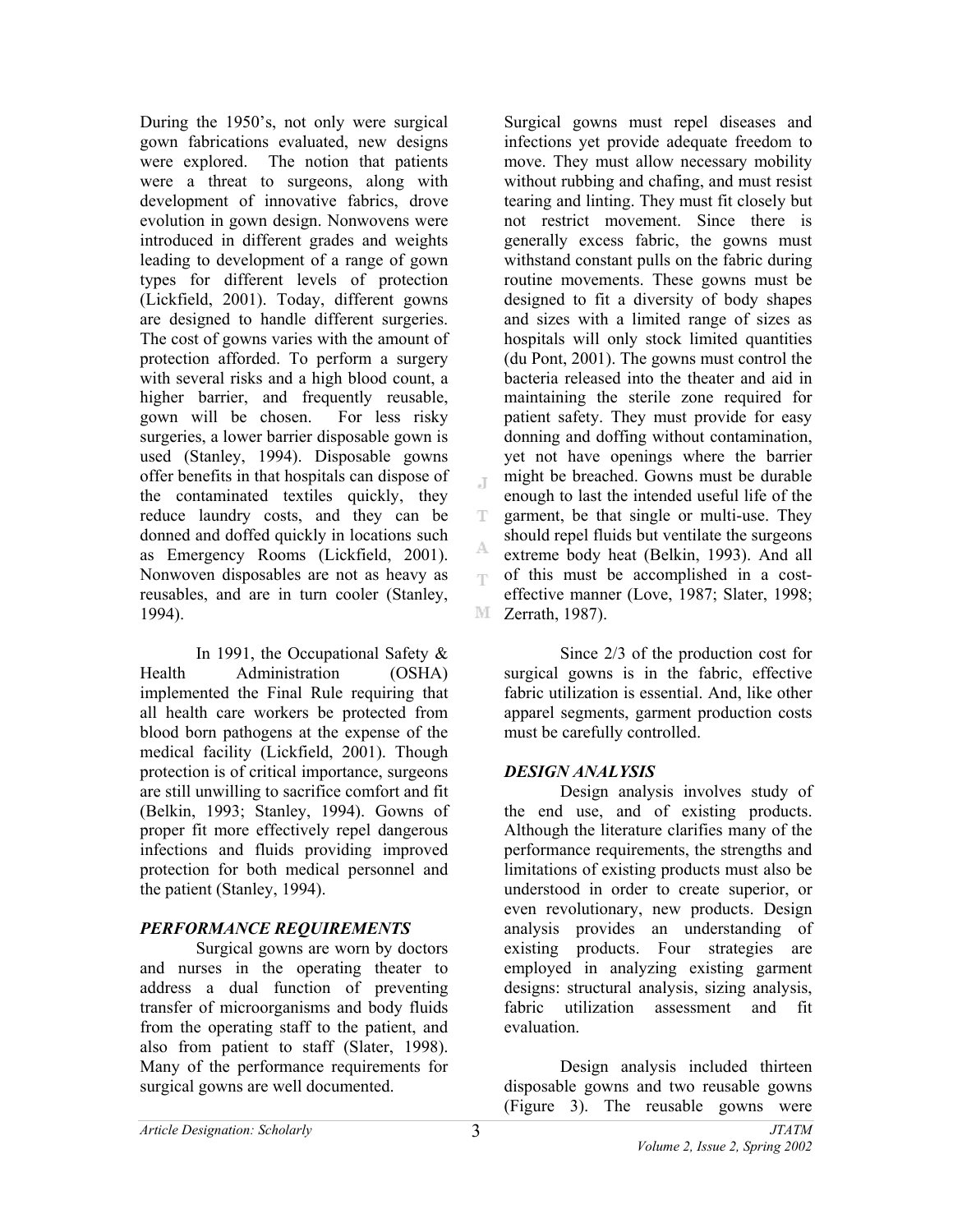included to gain a more complete understanding of the products on the market. In general these gowns are constructed of heavier, more impermeable materials. The lack of permeability and ventilation tends to create a warmer microclimate within the gown than that associated with disposable gowns. Table 2 lists the gowns included in the analysis.

#### *STRUCTURAL ANALYSIS*

Structural analysis is undertaken to assess the design features of existing products and to characterize the market. For surgical gowns, comfort issues related to product design were of particular concern as

#### **Figure 3:Compel (left) and Gore-Tex (right) reusable gowns**



comfort is a critical product requirement. Although comfort is somewhat dependent on the permeability and flexibility of the fabric, there is a design influence (T-PACC, 1997).

## *General construction*

Most of the gowns examined were constructed from 3 to 5 major pieces. Although many of the gowns had no seams at the side, they had front and back panels defined clearly by the sleeve placement. The fronts of the gowns were continuous with no seams or breaks in the fabric surface. This is extremely important as the front of the torso is a critical area for barrier performance (Lickfield, 2001).

| Manuf.                    | Composition                                   | <b>Uses</b> |
|---------------------------|-----------------------------------------------|-------------|
| Johnson & HDPE<br>Johnson |                                               | Disposable  |
| Kimberly-<br>Clark        | <b>SMS</b>                                    | Disposable  |
| Kimberly-<br>Clark        | <b>SMS</b>                                    | Disposable  |
| Kimberly-<br>Clark        | <b>SMS</b>                                    | Disposable  |
| Kimberly-<br>Clark        | SMS w/ film                                   | Disposable  |
| Kimberly-<br>Clark        | Film reinforced Disposable<br><b>SMS</b>      |             |
|                           | Allegiance woodpulp/<br>polyester<br>spunlace | Disposable  |
|                           | Allegiance woodpulp/<br>polyester<br>spunlace | Disposable  |
|                           | Allegiance woodpulp/<br>polyester<br>spunlace | Disposable  |
| Allegiance                | woodpulp/<br>polyester<br>spunlace            | Disposable  |
| Allegiance<br>Converter   | <b>SMS</b><br>polypropylene                   | Disposable  |
| Kimberly-<br>Clark        | spunbonded<br>polypropylene                   | Disposable  |
| Compel                    | 100% polyester Reusable<br>multifilaments     |             |
| Gore-Tex                  | 100% polyester Reusable<br>with Gore          |             |
|                           | Allegiance Breathable<br>Impervious           | Disposable  |

The back was composed of two overlapping panels providing access for donning and doffing. Ties, used in various locations to secure the gowns, were typically nonwoven strips similar to the material used to construct the gown.

Though most gowns featured straight hems, the back panels of one Kimberly-Clark gown angled upward from each side. This feature was designed to

J

T

A.

Ŧ

M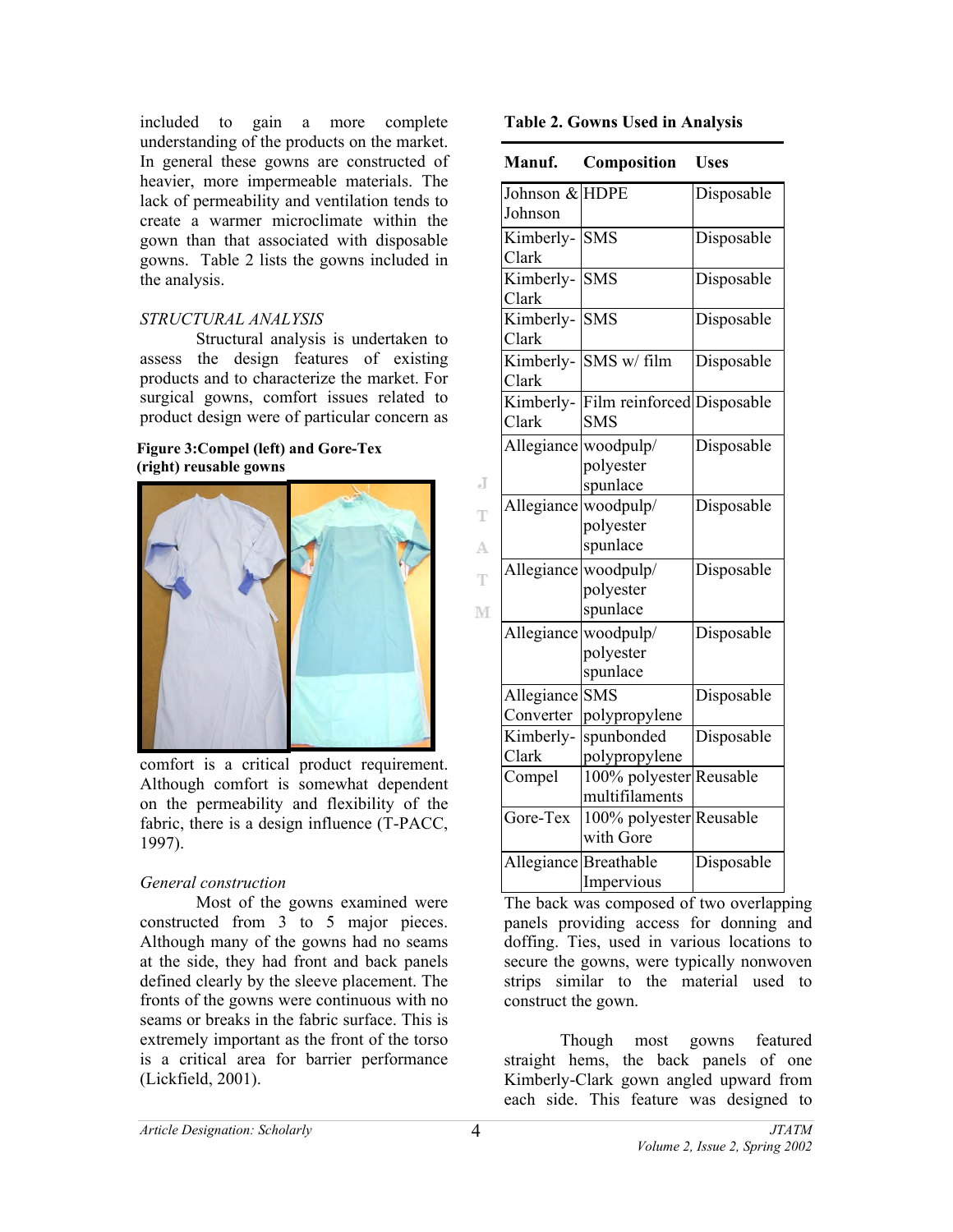provide improved heat release and ventilation for the surgeons and nurses.

**Figure 4: MicroCool Specialty Gown** 



Most of the gowns were partially assembled using traditional stitches and seams, commonly a 401 double thread chain stitch with a simple superimposed seam. Exceptions to this generalization included an Allegiance gown and the Compel reusable gown that were assembled using a lapped seam structure and two parallel rows of 401 stitching. A large stitch length was used to minimize puncturing of the fabric and limit interference with the barrier performance. Sleeve seams, critical zones for barrier performance, were typically fused. For improved barrier performance at the seams, one Kimberly-Clark gown was entirely fused at the seams.

## *Closures*

To close the body of the gowns, mechanisms were attached to the right and left back panels. The right back panel had an internal tie attached approximately 20" down from the shoulder. It also had an external tie attached about 20" from center back. The corresponding tie was on the front panel, located about 20" from the shoulder. Several of the gowns had a fused reinforcing tape placed over the location where the exterior tie was stitched onto the front panel for added strength and to restore the compromised barrier. The left back panel had a tie located on the outside usually

about 20" below the back neck in the center back.

The necklines of the gowns were closed in a variety of ways, all providing some adjustability for fit. Snaps provided one means of closing the gown neckline. The right back panel contained two male snap components. The female components were found near the neckline of the left back panel. Snap components were arranged 1 – 1.5 inches apart to provide four adjustment

**Figure 5: Snap closure** 



choices and flexibility in the fit. Closer A. spacing of the snaps enables more accurate fitting of the neckline region. Snap neckline closures were found on several Kimberly-M. Clark gowns and also on the Compel reusable gown.

Hook and loop tape closures were also used to secure some of the sample gowns. The loop component of the tape was placed at the neckline of the left back panel. The corresponding hook component was found on the right back panel. The hook component is about 1.5" long, and the loop component 7" long providing great flexibility and accuracy in the neckline fit. This closure was found on the Allegiance samples. An alternative to the hook and loop tape, is an adhesive tape similar to that found on disposable diapers. On the right back panel, a tab of tape was attached. After the backing is removed, the tape can be affixed to any location on the left back neckline. Tape closures were used on a Johnson & Johnson gown, and a Kimberly-Clark gown. Hook and loop closures and tape closures provide great ease, accuracy and flexibility in fit, but often elicit complaints from surgical personal due to easy entanglement of hair in the closure.

J Ŧ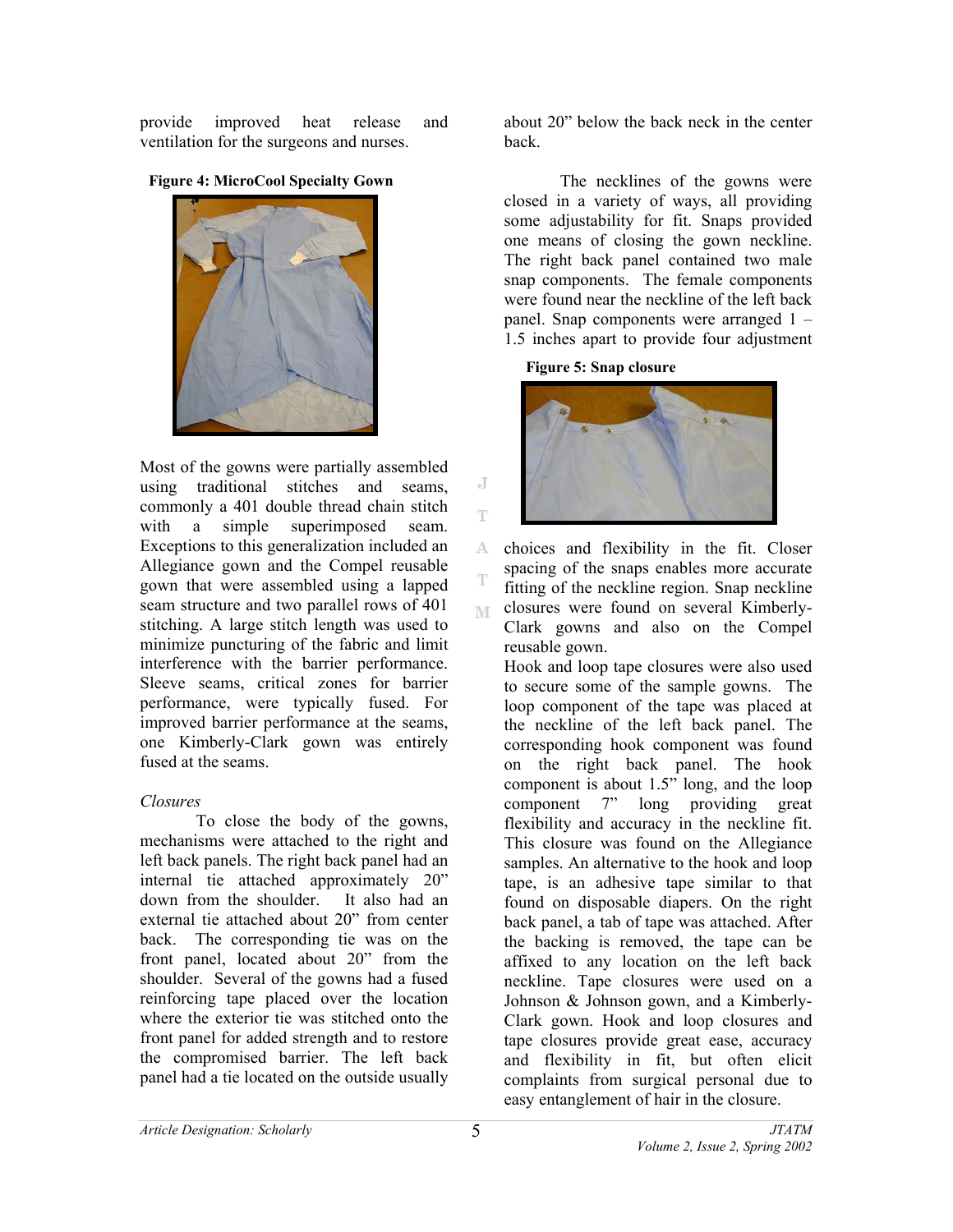**Figure 6: Hook and loop closure** 



**Figure 7: Tie closure** 



Closures featuring a pair of ties may be used to secure neckline, as in the Gore-Tex reusable gown. The right back panel includes a tie at the neckline edge and another inside the neckline near the shoulder. The corresponding ties are located outside of the left back panel near the shoulder and at the edge, respectively. *Sleeves/cuffs* 

A majority of the sleeves on the gowns were a raglan style. Although this style is often perceived to provide superior ease of movement, it can provide so much bulk and excess fabric that comfortable movement is inhibited. Two Kimberly Clark gowns had set in sleeves, limiting excess fabric in the shoulder and upper chest area. Excess fabric in this area, as well as excess sleeve length and width, inhibits mobility in reaching, especially reaching over an obstacle, such as a patient in surgery.

The sleeve edges were contained with a cuff stitched on at the wrist. In use, surgical gloves are worn pulled up over the cuffs, so it is important for the cuffs to fit snugly. All of the gowns except one from Kimberly Clark used a rib knit cuff. The

Kimberly Clark gown used a band of rubber attached to the outside of the sleeve at the wrist. The sleeve is pleated before fusing on the band creating folds rather than the more bulky gathers.

#### *SIZING ANALYSIS*

The designs of disposable gowns allow them to accommodate several body types and sizes, but they are generally too big. Additionally, medical institutions tend to order L-2XL sizes for the whole staff (du Pont, 2002). Reusable gowns have a fit that is more true to size with easier to adjust necklines and closer fit in the torso.

Measurements were taken on the surgical gowns to form a sizing analysis. Not all gowns utilize the same sizing system, so the size most commonly stocked J. by hospitals was used. Prior to completing T measurements, the gowns were tied closed, and were then laid flat on a table. A Measurements were taken at:

- Front Panel,
- Back Panels,
- Sleeves,
- Cuffs,

q.

M

- Tying Closures,
- Circumferences

A database was created to facilitate later analysis of the gown measurements. Table 3 summarizes the largest, the smallest, and average measurements among the gowns.

## *MATERIAL UTILIZATION ANALYSIS*

As mentioned previously, material cost can be 2/3 of the total cost of manufacturing a gown (du Pont, 2002). A material utilization analysis was performed to determine the amount of fabric needed to cut the components of each gown. Unlike woven or knitted fabrics, the nonwoven materials used in disposable gowns can be ordered from the vendor in any desired width. Gown manufacturers often order two different fabric widths, one for the sleeves and one for the body of the gown, in order to minimize fabric waste. Hence, utilization is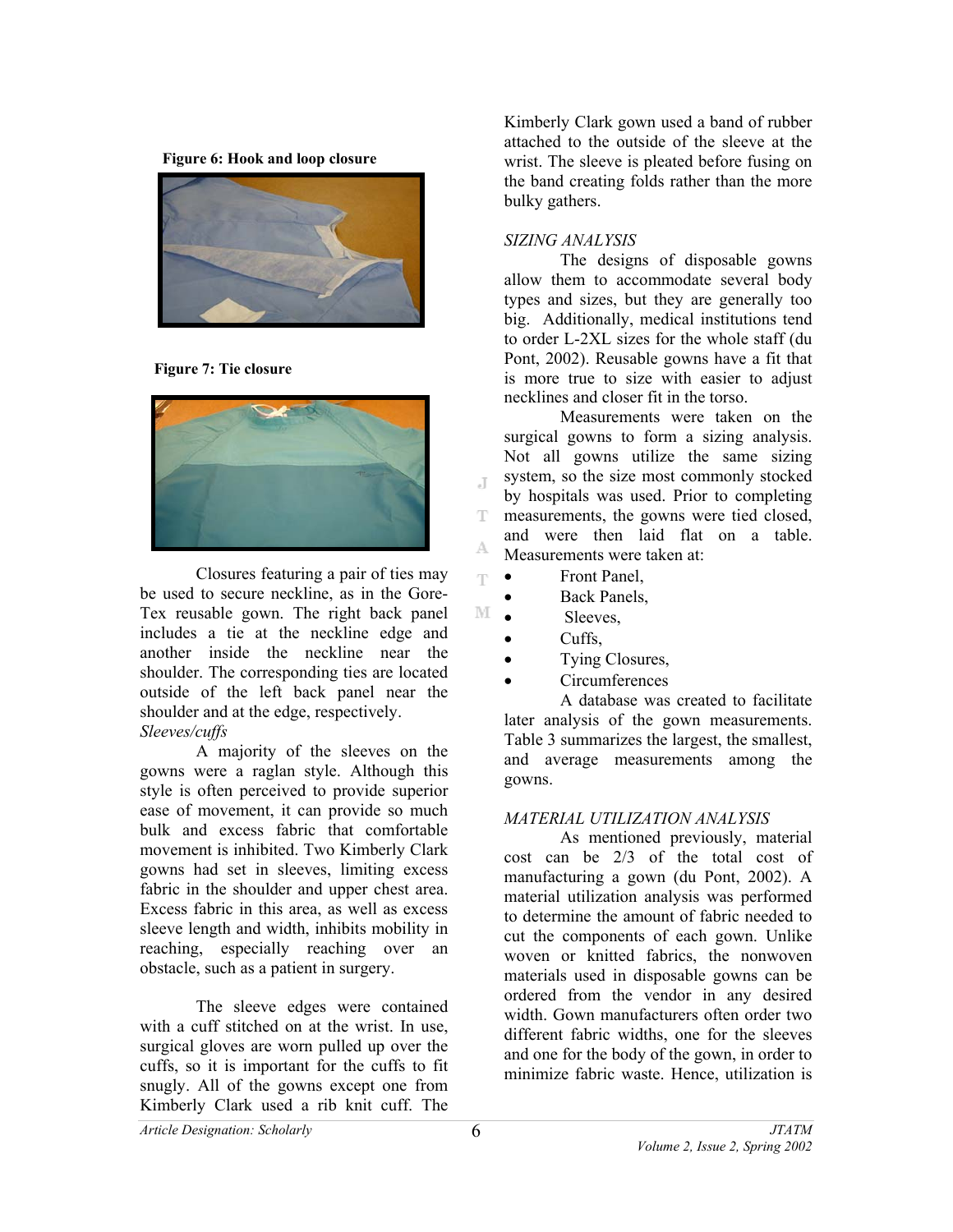commonly expressed in square yards for comparison.

To conduct the analysis, all of the disposable gowns were taken apart at the seams and the pieces laid out, gown by gown, on a table. The fabric requirement for each gown was determined and

stored in a database. The fabric requirements ranged from 2.53 to 5.66 square yards and averaged 3.12 square yards. Most of the gowns also required an average of 30 inches of a 2.5to 3.5 inch wide tubular rib knit for the cuffs.

|                    | Location                                | <b>Smallest</b><br><b>Inches</b> | Largest<br><b>Measurements Measurements Measurements</b><br><b>Inches</b> | Average<br><b>Inches</b> |
|--------------------|-----------------------------------------|----------------------------------|---------------------------------------------------------------------------|--------------------------|
| Sleeve Width       | <b>Biceps</b>                           | 9.5                              | 10                                                                        | 9.75                     |
| Cuff               | Length                                  | $\overline{3}$                   | 3.25                                                                      | 3.13                     |
|                    | Width                                   | $\overline{2}$                   | 3                                                                         | 2.50                     |
| Sleeve Length      | Neckline to Cuff                        | 30                               | 36.5                                                                      | 32.80                    |
|                    | Underarm to Cuff                        | 20.25                            | 25                                                                        | 22.63                    |
| <b>Front Panel</b> | Length                                  | 41.5<br>T                        | 54.5                                                                      | 48.00                    |
|                    | Side Seam to Side 22.25<br>Seam         | A                                | 48                                                                        | 35.13                    |
|                    | Side Seam Length                        | 36<br>Ŧ                          | 43.25                                                                     | 39.63                    |
| Circumference      | <b>Total Bottom</b>                     | 60.75                            | 69                                                                        | 64.88                    |
|                    | Back Right Panel 15.5<br><b>Bottom</b>  | IΨ                               | 25                                                                        | 20.25                    |
|                    | Back Left Panel 13.75<br><b>Bottom</b>  |                                  | 18                                                                        | 15.88                    |
| Center Back        | Length                                  | 20.5                             | 53                                                                        | 36.75                    |
| <b>Right Back</b>  | Underarm Width                          | 15.5                             | 22.5                                                                      | 19.00                    |
|                    | Inside Tie Length 17<br>From Shoulder   |                                  | 20                                                                        | 18.50                    |
|                    | Inside Tie Diagonal 18<br>From Underarm |                                  | 9                                                                         | 13.50                    |
|                    | Outside Tie Length 17.25<br>from Neck   |                                  | 21                                                                        | 19.13                    |
| Left Back          | Underarm Width                          | 13.5                             | 16.5                                                                      | 15.00                    |
|                    |                                         |                                  |                                                                           |                          |

# **Table 3: Selected gown dimensions**

## *FIT ANALYSIS TESTING*

To evaluate the fit of the gowns, an analysis strategy was devised. For the evaluation, participants tried on each of the 15 gowns and both objective and subjective measures of fit were obtained. Selected physical measurements provided an objective measure of fit. Evaluations completed by participants provided subjective measures of fit. For each gown, participants evaluated the fit first while standing in a relaxed posture, and then following performance of a minimal range of motions that mimicked those of operating room personnel.

*Physical measurements*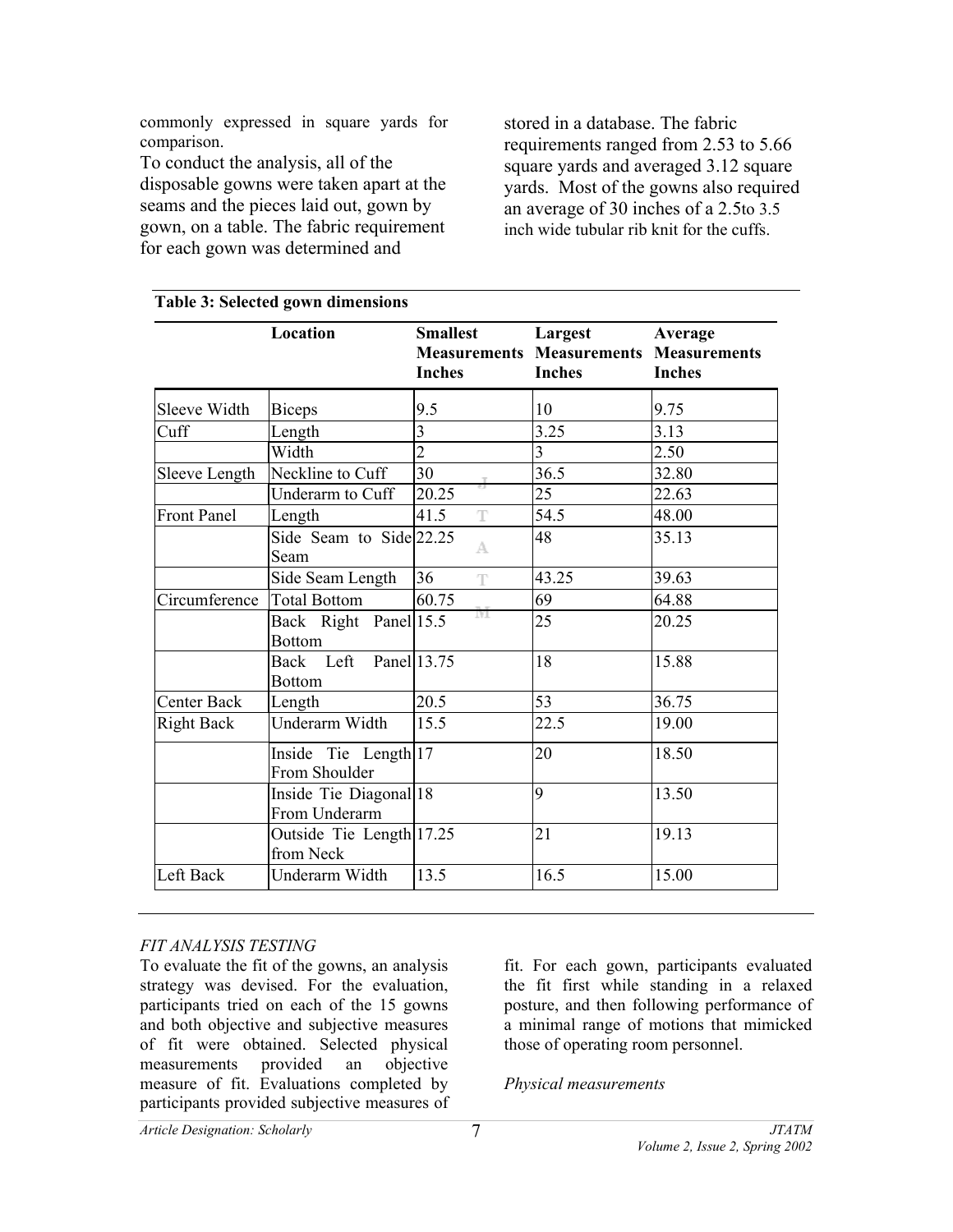Participants were assisted in donning and closing each gown properly prior to evaluation. Then, to provide an objective appraisal of fit, excess fabric was measured and recorded using a measuring tape.





Measurements included (Figure 8):

- Excess sleeve length and width
- Distance between the gown and the floor with arms at side and with arms raised
- Excess fabric in the shoulder area
- Excess fabric at the waist

## *Subjective evaluation*

Evaluation instruments were developed based on past research (T-PACC, 1999) and literature review. Videotapes of medical procedures were also used to determine an appropriate range of motions to include in the evaluation. Movements by medical personnel are not permitted to extend beyond a limited sterile zone during surgery. So, selected activities included a limited range of motions expected during surgery or in moving from a dressing area into the operating theater. The activities were performed while attired in each gown. A pilot test was used to fine-tune each activity and to determine the time required to complete the procedure. Activities included

walking, a series of arm movements and reaches, and two bending/stretching motions.

 Two evaluation instruments were used to record participants' evaluations. Each gown required completion of a separate set of instruments. Instrument I consisted of general questions. The questions related to the comfort, fit, and restriction level of the gowns. This instrument was filled out three times for each gown, first for rating period one (standing), then for rating period two (activities), and finally subjects provided an overall rating. Figure 9 is the item from Instrument I that was used for rating gown restrictiveness. Similar items were provided for rating fit and comfort.

*Comments:*   $\overline{A}$ 

Ŧ

Instrument II was designed to obtain detailed information on gown fit (Figure 10). For each gown, the subjects filled out A. the instrument for rating period one Ŧ. (standing) and again for rating period two (activities). Five choices of terms were WF. available to describe how the garment felt for each time period. For comparison, averages were determined for each rating on each item.

## *CONCLUSION*

The data accumulated in the design analysis of existing products provides a firm foundation for undertaking product redesign. The next step in the design process is to examine the data for relationships between structure, measurements, and fit evaluations. Each learning from the analysis helps to define product requirements and informs the design and development process.

## *ACKNOWLEDGEMENTS*

 The authors would like to thank E. I. du Pont de Nemours and Company for their support of this research. They would also like to gratefully acknowledge the contributions of Diana Razulis in assisting with data collection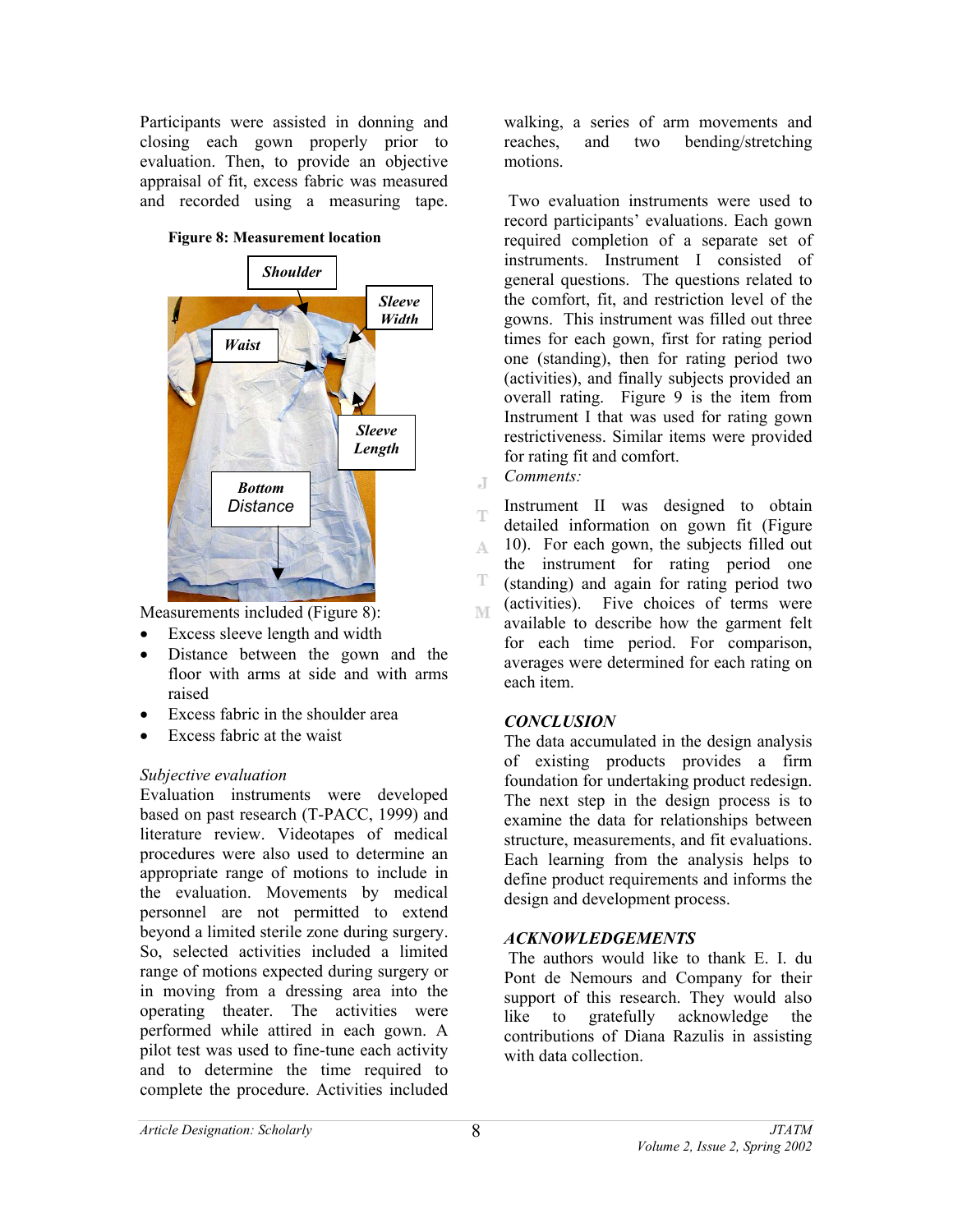| <b>RATING PERIOD</b> |                                                                                                   |  | Overall                                           |
|----------------------|---------------------------------------------------------------------------------------------------|--|---------------------------------------------------|
| <b>RATING</b>        |                                                                                                   |  |                                                   |
|                      | 1. Very Restrictive<br>2. Restrictive<br>3. Slightly restrictive<br>4. Neither restrictive/giving |  | 5. Slightly giving<br>6. Giving<br>7. Very giving |

**Figure 9: Gown Restrictiveness Rating Item from Rating Instrument I** 

#### **Figure 10: Gown Rating Instrument II**

|                              | Totally | Mostly | Mildly | Partially | Not at all |
|------------------------------|---------|--------|--------|-----------|------------|
| 1. Stiff gown (no drape)     |         |        |        |           |            |
| 2. Loose neckline            |         |        |        |           |            |
| 3. Tight neck (cuts throat)  |         | А      |        |           |            |
| 4. Tight at top shoulder     |         | m      |        |           |            |
| 5. Tight armhole             |         |        |        |           |            |
| 6. Sleeve is too long        |         | M      |        |           |            |
| 7. Sleeve is too short       |         |        |        |           |            |
| 8. Tight sleeve cuff         |         |        |        |           |            |
| 9. Bulky bunched material    |         |        |        |           |            |
| 10. No stretch               |         |        |        |           |            |
| 11. Long: pulls in the front |         |        |        |           |            |
| 12. Nonconforming            |         |        |        |           |            |

#### *REFERENCES*

Belkin, N. (1993, Oct.), "The Challenge of Defining the Effectiveness of Protective Aseptic Barrier", *Technical Textiles International*, pp. 22-24.

 du Pont de Nemours and Company. (2002). Personal communication with a division Marketing Manager.

 Lickfield, D. (2001, Aug.), "Non-Wovens in Medical Textiles", *International Fiber Journal*, pp. 42-48.

 Love, E. (ed.) (1987), "Development of products", *Medical Textiles,* Vol. 4 No. 6., pp. 1 – 6.

 T-PACC. (1997), *Surgical gown wear trials*, Textile Protection and Comfort Center, North Carolina State University.

 T-PACC. (1999), *Surgical gown wear trials*, Textile Protection and Comfort Center, North Carolina State University.

 Orlando, J. (1979), "Objectifying apparel design", *Combined Proceedings, Association of College Professors of Textiles and Clothing, Eastern, Central & Western* 

9